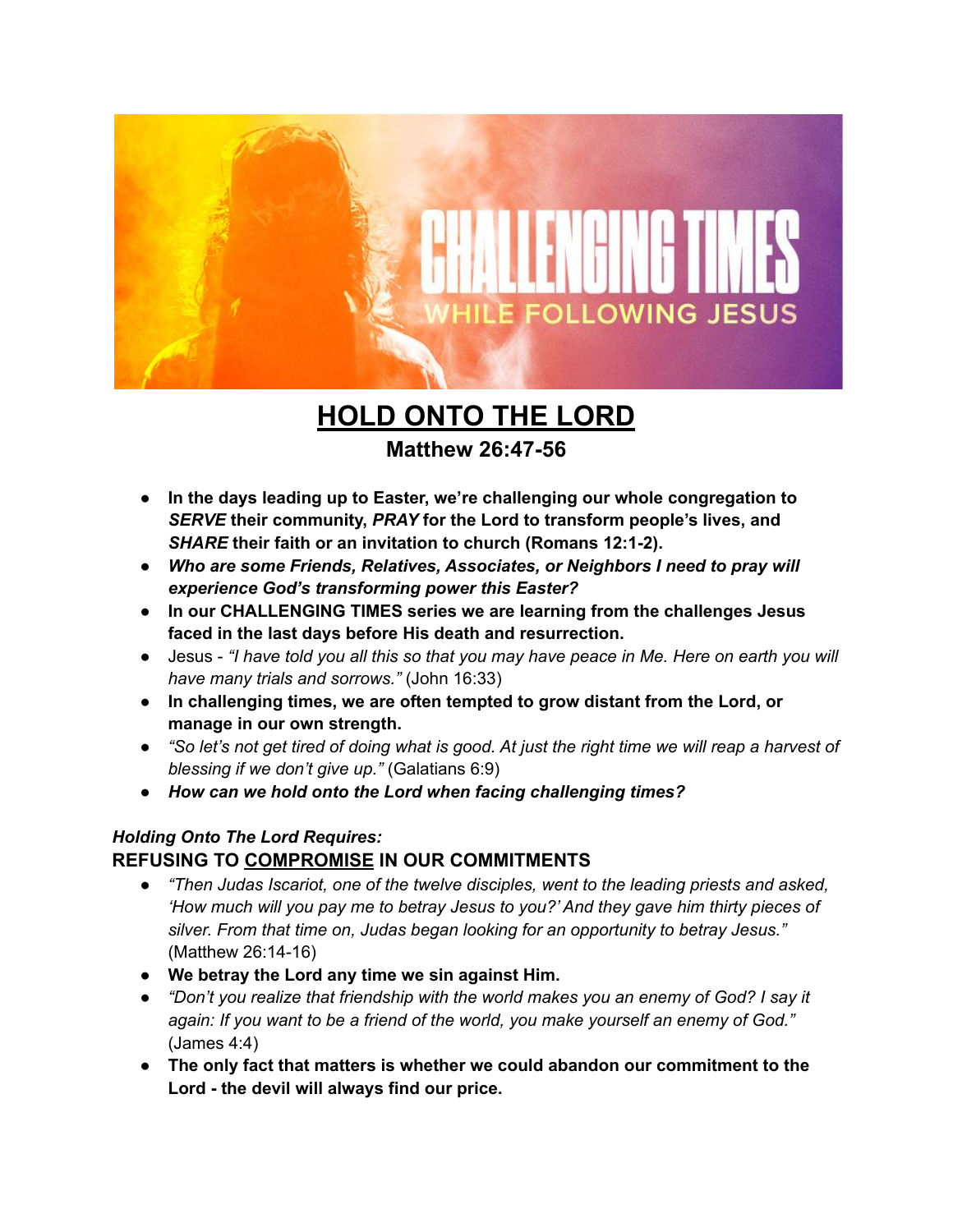- *● "Let us hold tightly without wavering to the hope we affirm, for God can be trusted to keep His promise."* (Hebrews 10:23)
- **● We often make a decision to betray the Lord and then try to justify that decision.**
- **● The essence of the Gospel is that Jesus offers us a choice between earthly blessing and eternal blessing, between earthly suffering and eternal suffering.**
- "So we don't look at the troubles we can see now; rather, we fix our gaze on things that *cannot be seen. For the things we see now will soon be gone, but the things we cannot see will last forever."* (2 Corinthians 4:18)
- **● Even when we betray Jesus we have the hope of forgiveness and restoration.**
- *● "If someone among you wanders away from the truth and is brought back, you can be sure that whoever brings the sinner back from wandering will save that person from death and bring about the forgiveness of many sins."* (James 5:19-20)

*● What can you do to reach out to someone who has wandered from the Lord? Holding Onto The Lord Requires:*

# **PRESSING BEYOND IMMATURITY IN OUR EMOTIONS**

- Peter "Even if I have to die with You, I will never deny You!" And all the other disciples *vowed the same."* (Matthew 26:35)
- **● Peter vowed to die, but he couldn't even pray for an hour.**
- *● "Then He returned to the disciples and found them asleep. He said to Peter, 'Couldn't you watch with Me even one hour?'"* (Matthew 26:40)
- **● We must never let our confidence exceed our character.**
- *●* Peter *"Supplement your faith with a generous provision of moral excellence, and moral excellence with knowledge, and knowledge with self-control, and self-control with patient endurance, and patient endurance with godliness, and godliness with brotherly affection, and brotherly affection with love for everyone."* (2 Peter 1:5-7)
- **● Even Christians struggle with valuing the outward appearance of success, but the Lord looks into our hearts.**
- *● "The Lord doesn't see things the way you see them. People judge by outward appearance, but the Lord looks at the heart."* (1 Samuel 16:7)
- **● Our emotional health is critical to our spiritual health.**
- "It is impossible to become spiritually mature while remaining emotionally immature." *-Peter Scazzero*
- *● How has emotional immaturity stunted my spiritual growth, and how can I move past it?*

## *Holding Onto The Lord Requires:*

## **TRUSTING IN GOD, PERSEVERING IN PRAYER**

- *●* Jesus *"My soul is crushed with grief to the point of death. Stay here and keep watch with Me."* (Matthew 26:38)
- **● Our anxiety should always be matched by** *the depth of our surrender.*
- Jesus "My Father! If it is possible, let this cup of suffering be taken away from Me. Yet I *want Your will to be done, not Mine."* (Matthew 26:39)
- **● Our anxiety should always be matched by** *the intensity of our prayer***.**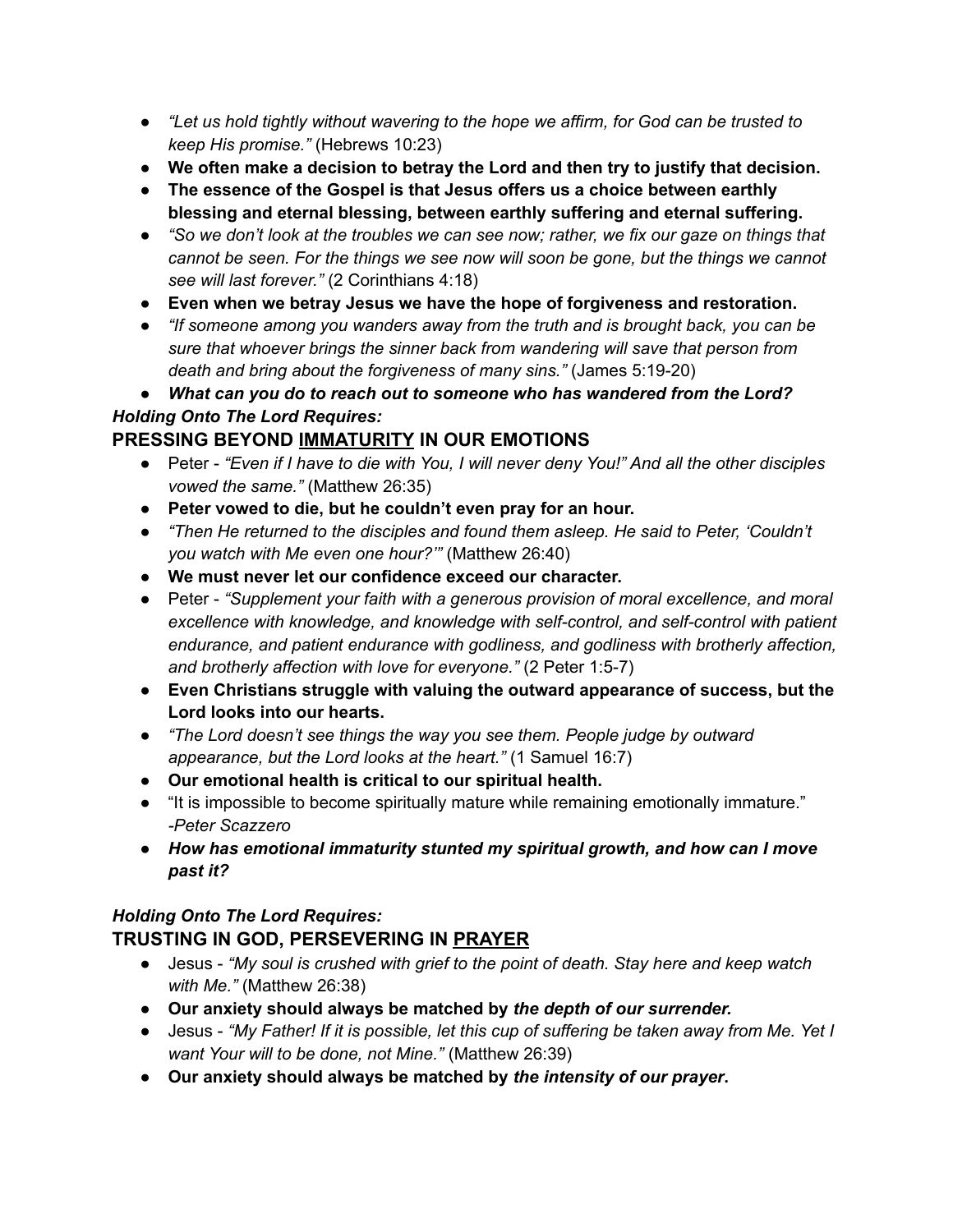- *"[Jesus] prayed more fervently, and He was in such agony of spirit that His sweat fell to the ground like great drops of blood."* (Luke 22:44)
- *● What should we pray for during challenging times?*
- *●* **We Will Be Praying Like Jesus When We Pray For** *God To Be Glorified.*
- Jesus "*Father, the hour has come. Glorify Your Son so He can give glory back to You…I brought glory to You here on earth by completing the work You gave Me to do."* (John 17:1,4)
- **● When we open our prayers by praising and honoring God, it keeps us from reducing Him to a blessing vending machine.**
- **● Even when challenging times come, we can trust that those challenges will: 1) work for our good (Romans 8:28), and 2) glorify the Lord (Psalm 115:1).**
- *● "And we know that God causes everything to work together for the good of those who love God and are called according to His purpose for them."* (Romans 8:28)
- "Not to us, O Lord, not to us, but to Your name goes all the glory for Your unfailing love *and faithfulness."* (Psalm 115:1)
- **● We Will Be Praying Like Jesus When We Pray For** *God's Church To Be Unified.*
- *●* Jesus *"My prayer is not for the world, but for those You have given Me, because they belong to You.* . . *Holy Father, You have given Me Your name; now protect them by the power of Your name so that they will be united just as We are."* (John 17:9,11)
- Jesus *"I am praying not only for these disciples but also for all who will ever believe in Me through their message. I pray that they will all be one, just as You and I are one—as You are in Me, Father, and I am in You."* (John 17:20-21)
- **Challenging times can threaten our unity, but we must stay committed to the Lord.**
- *● "I appeal to you, dear brothers and sisters, by the authority of our Lord Jesus Christ, to live in harmony with each other. Let there be no divisions in the church. Rather, be of one mind, united in thought and purpose."* (1 Corinthians 1:10)
- **● We Will Be Praying Like Jesus When We Pray For** *The World To Be Evangelized.*
- *●* Jesus *"And may they be in Us so that the world will believe You sent Me."* (John 17:21)
- "You are the light of the world—like a city on a hilltop that cannot be hidden. . . let your *good deeds shine out for all to see, so that everyone will praise your heavenly Father."* (Matthew 5:14,16)
- **● It is tempting but tragic to allow the temporary burdens of this life distract us from eternal burden making Jesus known.**
- *● How can I pray more like Jesus in the days ahead?*
- **● We don't have to like the challenges we face, but we do have to trust that ultimately God uses everything for our good.**
- *●* Jesus *"But this is all happening to fulfill the words of the prophets as recorded in the Scriptures."* (Matthew 26:56)
- **● We will be able to hold onto the Lord in challenging times when we:** *1) Refuse To Compromise, 2) Press Beyond Immaturity, and 3) Persevere In Prayer.*
- *● Who are some people I need to pray will encounter Jesus this Easter?*
	- *○ This Easter, I need to pray for:*
		- *Friends:*